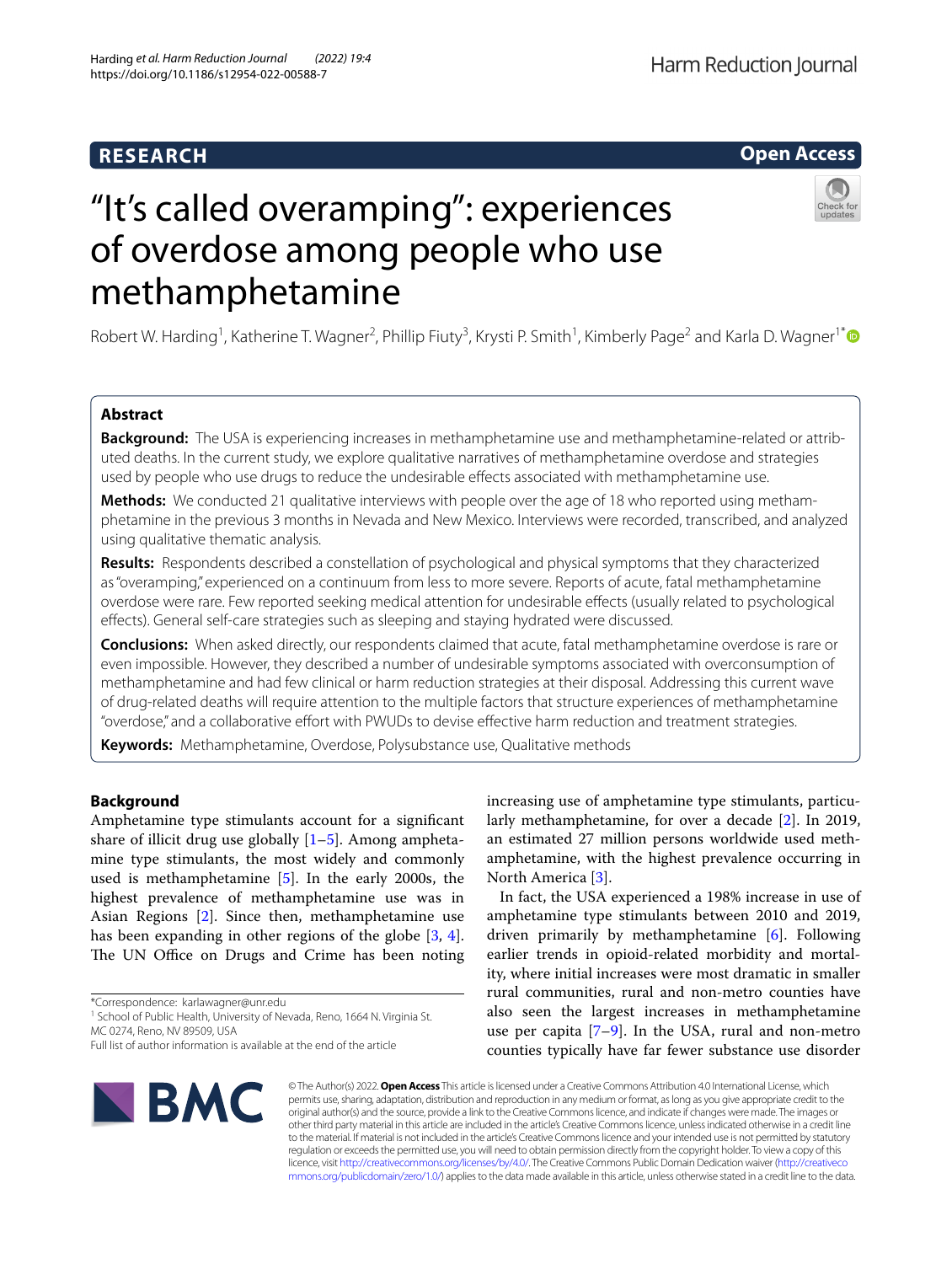treatment, harm reduction, and healthcare services, making adequate response to drug-related morbidity and mortality more difficult. Despite the higher rates of use in rural counties compared to urban, most methamphetamine research in the USA has been conducted with urban sexual minorities in the context of HIV prevention research  $[10-13]$  $[10-13]$  and has not sufficiently explored the phenomenon of methamphetamine use among other populations of users.

Use of methamphetamine is associated with multiple morbidities, including: psychiatric symptoms (hallucinations, delusions, anxiety, and depression) [\[14](#page-9-1), [15\]](#page-9-2), physical concerns (hypertension, increased risk of intracranial hemorrhagic stroke, cardiomyopathy, renal failure, ischemic heart disease), and increased risk of suicide and injury [\[15](#page-9-2)[–20](#page-9-3)]. In recent years, US surveillance reports have identifed increases in methamphetaminerelated hospital and substance use disorder admissions. For example, from 2010 to 2017 in Washington state in the Western USA, the age-adjusted rate for methamphetamine-involved hospitalizations increased from 6.3 to 8.5/100,000 [\[21](#page-9-4)]. Nationally, hospital admissions for heart failure involving methamphetamine increased from 547 in 2002 to 6625 in 2014 [[22](#page-9-5)]. Among people seeking substance use disorder treatment for heroin, the proportion of patients reporting methamphetamine use increased nearly 500% between 2008 and 2017 [[7\]](#page-8-6).

Vital statistics records have also demonstrated dramatic increases in methamphetamine-related or involved deaths in the USA [\[23](#page-9-6)]. Methamphetamine-related deaths increased almost fve-fold, from 0.8 per 100,000 in 2012 to 3.9 per 100,000 in 2018 [\[24](#page-9-7)]. Notably, a meaningful share of drug overdose deaths now includes combinations of opioids and stimulants and, particularly in the Western USA, opioids and methamphetamine are frequently consumed together [[25](#page-9-8), [26\]](#page-9-9). However, while opioid overdose has been clinically defned and death is understood to result from opioid-induced respiratory depression, methamphetamine-related fatalities are not as amenable to easy identifcation. Specifcally, the toxicity of methamphetamine, levels of fatal blood concentrations, and the contribution of other substances and underlying comorbidities create a less straightforward picture when trying to understand methamphetaminerelated deaths. A 7-year study of autopsies for methamphetamine-related deaths in Australia (2009–2015) found that in 83% of cases, other substances were detected in postmortem toxicology (mostly opioids and hypnosedatives); methamphetamine toxicity alone was identified as cause of death in a minority  $(6.1%)$  of cases  $[16]$  $[16]$ . Importantly, among the 1649 descendants in the Australian study, causes of death other than toxicity (e.g., coronary disease, cardiovascular injury, suicide, or injury)

accounted for a large share of deaths. This suggests that efects other than acute methamphetamine toxicity from an overdose could explain many methamphetaminerelated deaths.

Recent qualitative research has identifed motivations for methamphetamine use and described the experiences of users [[27–](#page-9-11)[35](#page-9-12)]. However, less is known about the experiences of methamphetamine *overdose* among the current population of people using it. This knowledge gap has important implications for the implementation of efective public health strategies to reduce morbidity and mortality associated with methamphetamine use. Specifcally, unlike naloxone administration for opioid overdoses, which is relatively straightforward and can be implemented by laypeople, including people who use drugs [\[36](#page-9-13)[–38](#page-9-14)], there is no analogue to naloxone for the treatment of the acute efects of methamphetamine overdose. The presentation of a methamphetamine overdose is not as amenable to easy recognition and layperson response due to the complicated pathophysiology, role of polysubstance use, impact on multiple systems, and exacerbation of underlying chronic morbidity. This is particularly relevant as communities attempt to scale up harm reduction measures to reduce methamphetamine-related morbidity. Developing patient-centered methamphetamine overdose prevention strategies requires an understanding of how people who use methamphetamine defne and experience the efects of methamphetamine overdose, and what they do to mitigate unwanted efects.

In the current study, we explore qualitative narrative accounts of methamphetamine overdose and strategies to reduce the undesirable efects associated with methamphetamine use. Data were drawn from a larger, mixed methods study to examine the patterns of methamphetamine use, perceived methamphetamine-related harms and benefts, and harm reduction strategies in two communities characterized by high rates of methamphetamine and opioid use  $[8, 39-45]$  $[8, 39-45]$  $[8, 39-45]$  $[8, 39-45]$  $[8, 39-45]$ . We conducted qualitative interviews with people who use methamphetamine to address the following research questions: (1) what are people's experiences with methamphetamine use and overdose and (2) how do people who use methamphetamine manage the harms or undesirable symptoms associated with methamphetamine overdose?

## **Methods**

## **Setting**

This sequential mixed methods study was carried out in two Western states: Nevada and New Mexico, where media and local surveillance data indicate high rates of opioid overdose deaths and rising rates of methamphetamine-related death. Our university-based research teams in both locations collaborate with local community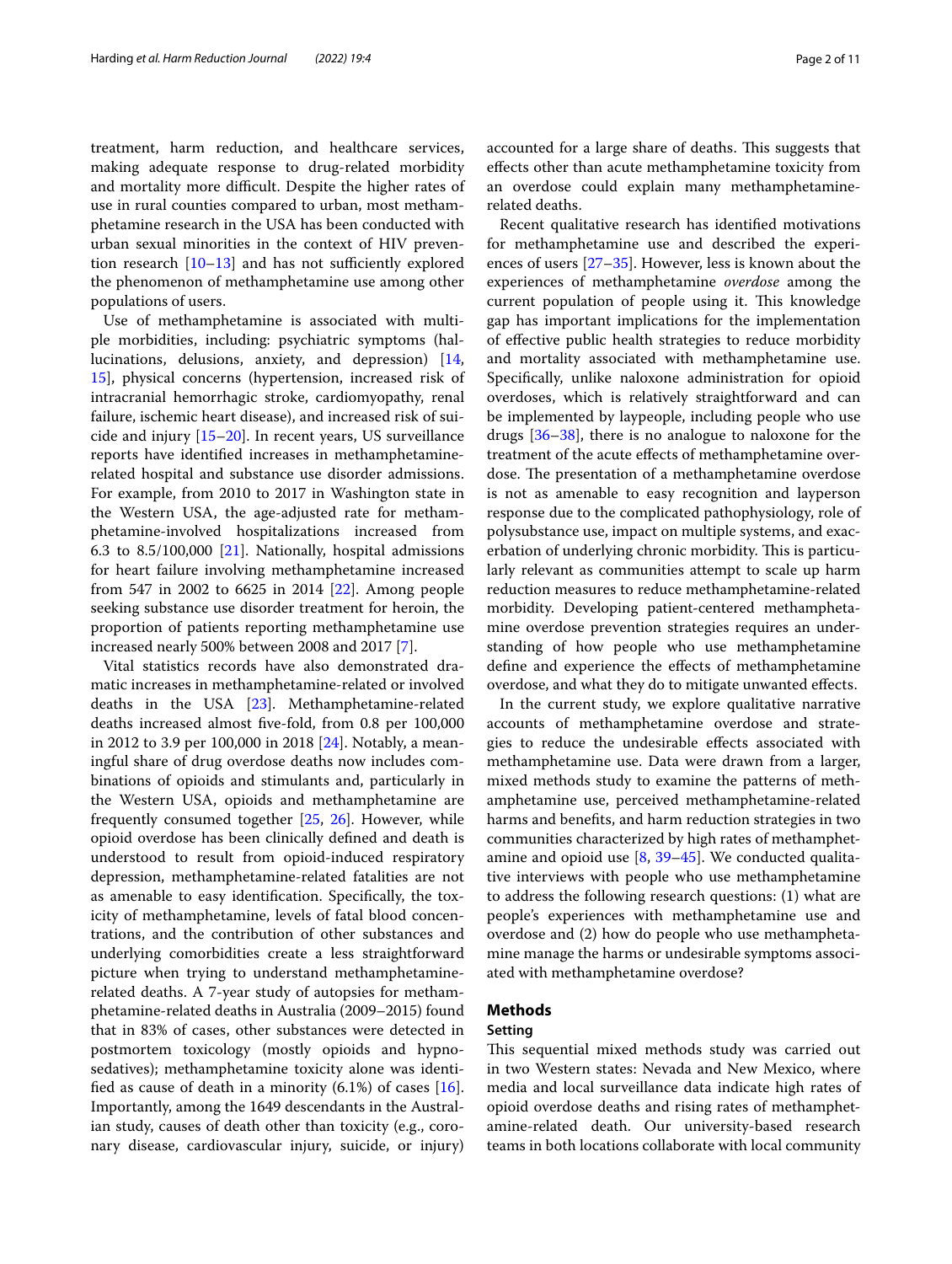partners, including public health authorities, substance use disorder treatment providers, and harm reduction service agencies, through both formal and informal partnerships. For this study, community partners were included in the conceptualization, design, and implementation of the study and also allowed the research team to access to their facilities for participant recruitment and data collection activities. All study activities were approved by the University of Nevada, Reno (UNR) Institutional Review Board (IRB). The University of New Mexico IRB deferred oversight to UNR IRB under a single IRB agreement.

## **Recruitment and data collection**

Between December 2019 and February 2020, we recruited people utilizing a combination of street and agency-based outreach in both locations. Inclusion criteria were age 18 years and older and self-reported methamphetamine use in the past 3 months. Recruitment included providing fyers and conducting one-on-one outreach in locations known to be frequented by people who use methamphetamine, including encampments of people experiencing homelessness, syringe service programs, and bars. We also conducted chain-referral recruitment through existing participants.

Data were collected by trained qualitative interview staff using a loosely structured interview guide, in a private or semi-private location that was acceptable to the participants. In some cases, interviews were conducted in private rooms at our partner agencies' offices, while in others they were conducted outside (e.g., in an encampment, at a participants' dwelling). All participants completed the interview in English, though everyone was provided the option to have data collected in English or Spanish. Written informed consent was obtained from all enrollees. To guard against perceptions of coercion, participants were compensated \$40 immediately upon providing consent and were reminded that they could end the interview at any time without question or consequences.

First, we collected a small set of quantitative demographic variables including age, gender, sex, ethnicity, race, residential location, homelessness, education, employment, recent incarceration, and access to healthcare services. Then, the qualitative interview began with broad questions about the respondents' drug use, including reasons for using methamphetamine, current drug use patterns, and changes over time. Most relevant to the current analysis, we asked four questions related to methamphetamine overdose and other negative experiences: (1) What kinds of drawbacks or negative experiences are you having from your methamphetamine use right now, or have you experienced in the past?; (2) Have you or anyone you know experienced what you believe to be a methamphetamine overdose? What did that look like or feel like?; (3) Can you tell me about your experiences seeking medical care for any issues associated with your drug use?; and (4) What strategies have you used to reduce any harms or negative experiences associated with your methamphetamine use?

## **Analysis**

Interviews were digitally recorded and transcribed verbatim for analysis. After conducting quality assurance review and redaction of the transcripts, data were analyzed using an inductive thematic approach. Guided by our research questions, a single analyst reviewed all the transcripts and began by making a series of memos documenting initial impressions. Those memos were discussed with the entire research team, which includes researchers and service providers, some of whom have lived and living experience of substance use. The analyst developed a set of thematic codes, arranged into a hierarchical categorization scheme, which they applied systematically to all the transcripts. After an initial round of coding, the coded transcripts were reviewed and discussed with team members and codes were further defned and refned, while memos were expanded to capture emergent ideas. Finally, the analyst and one study PI, a mixed methods researcher with 20 years of qualitative research experience, collaboratively organized the output from the coding and identifed commonalities across the narratives and illustrative quotes. Quotes are provided using a unique respondent identifer (e.g., "R13"), ethnicity, race, sex, age, location of interview, and drugs used most often by the respondent.

## **Results**

We interviewed 21 people (11 from Nevada, 10 from New Mexico). Respondents were 48% female and 52% male. In terms of race and ethnicity, 2 participants were black, 10 were white, 3 were multiracial, and 6 were Latinx. Median age was 35 years (IQR: 30–43). Just under half (48%) reported being homeless, 81% had completed 12 years or more of formal education, and 38% were employed full or part time. The majority  $(17/21)$  reported using mostly methamphetamine and opioids (including heroin, methadone, and prescription opioids); only four reported using methamphetamine alone.

## **Experiences of overdose**

When asked whether they or anyone they know had experienced what they believe to be a methamphetamine overdose, reports of fatal acute methamphetamine overdose were rare and some respondents asserted that a methamphetamine overdose is "not possible." For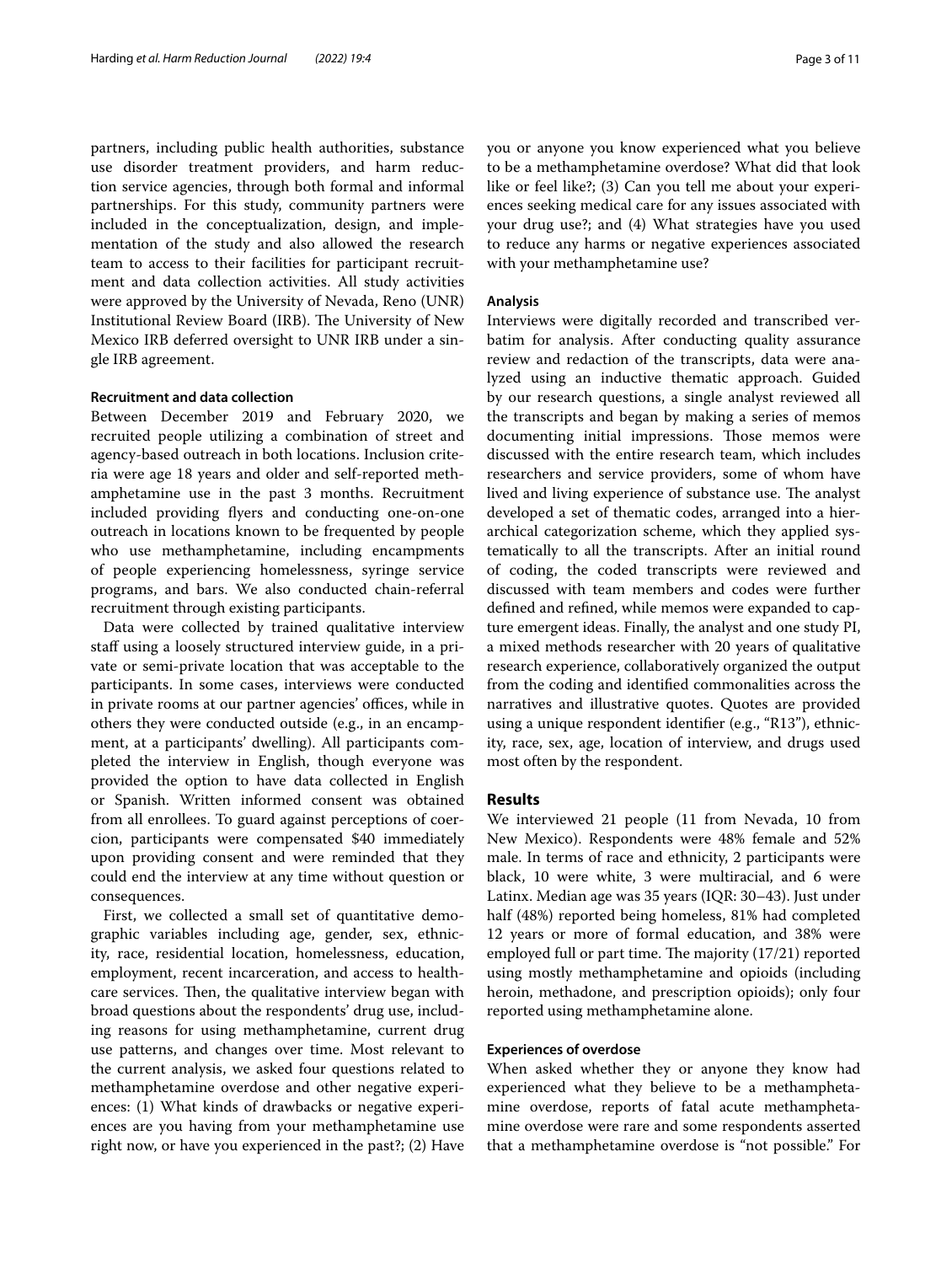example, when asked whether he had ever experienced a methamphetamine overdose, one respondent said:

*"You can't OD on meth. I don't care what they say. You fucking nod the fuck out. Maybe you have a weak heart or something or it gives out, okay, then yeah, you die, whatever. But you should[n't] be doing that [dying of an overdose]."*

*R13, Non-Hispanic/Latino, White, Male, 30s, Nevada, MA*+*heroin*

He went on to distinguish the experience of "overdosing" from the experience of "overamping," which he describes as the body "shutting down" due to the over-stimulation:

"They nod out. It's called overamping. Overamping, *okay? You hit, your body [inaudible] because you had so much energy, your body can't take it. Your body will just shut the fuck down. Your heart cannot take that physical fucking rush and people will shut down, they go to sleep."*

*R13, Non-Hispanic/Latino, White, Male, Nevada, MA*+*heroin*

In only two of the 21 interviews did respondents describe what appeared to be a fatal methamphetamine overdose, and both accounts were told second hand (i.e., not directly observed by the respondent); in addition, they both seemed to describe the same event. Details about the actual event were sparse: the overdose victim was left alone, and the specifcs of the death were unclear. In the remaining 19 interviews, respondents described psychological or physical efects of taking too much methamphetamine, but in general these were described as non-life-threatening experiences. In the sections that follow, we report in more detail the spectrum of symptoms associated with what many respondents described as "overamping." We categorize these experiences in terms of whether they are experienced primarily as psychological or physical symptoms (though often there is overlap), and analyze each in terms of their desirability, uncomfortableness, level of concern about health/ safety, and perceived need to seek emergency medical intervention.

## **Psychiatric efects**

One common set of experiences were psychiatric efects. For the most part, these efects were experienced along a continuum, from symptoms that participants described as less concerning such as memory lapses and anxiety to more worrisome symptoms including paranoia, delusions, and hallucinations. Respondents who had memory lapses explained that they were similar to alcohol-induced blackouts—they forgot what happened, but the experience did not put them in immediate physical jeopardy. One respondent described this experience by saying that four or fve days had passed and they hadn't realized that any time had passed. Another respondent told a story about purchasing a new car, experiencing a memory lapse, and leaving the car abandoned for several days. Three days later she recovered but could not recall where she left her new car. In cases of memory lapses, the respondents describe the experience having a rapid onset, like a switch clicked off. They might recall having a conversation up to a certain point and then forgetting how the conversation continued or what happened after that. They might be partying in one part of town and fnd themselves across town a day or two later. None of the respondents talked about experiencing falls or injury during these memory lapses, but one respondent did identify the vulnerability of someone in this state, saying:

*"…but when you overamp and like that, it can be a scary thing because that's when girls get raped or guys rape, whatever. You don't think about the consequences anymore. You're so high that whatever matters in that moment is [inaudible] in that moment. Tat's it."*

*R10, Non-Hispanic/Latino, White, Male, 20s, Nevada, MA*+*heroin*

Our interview guide did not systematically ask participants about alcohol consumption. However, of the four respondents who mentioned memory lapses, only two said they consumed alcohol and one of them said they had cut back on alcohol use because it interfered with the efects of other drugs.

More concerning psychiatric efects included paranoia, delusions, and hallucinations. These sometimes happened independently, but could also occur concurrently (delusions/paranoia, delusions/hallucination, etc.). In many cases, respondents interpreted these efects as signs they needed to sleep, but not as lifethreatening events that required medical attention. In the following passage a respondent describes an experience of paranoia that was on the less-worrisome end of the spectrum for him:

*"Tat's the level, like there's a level of fear that comes from, for me anyway, I know some people turn into aggression, I turn into sort of introversion where I'm just super scared of everybody. I walk in the store, and oh, my god. Fucking everybody is looking, you son of a bitch."*

*R14, Hispanic/Latino, White, Male, 30s, Nevada, MA*+*heroin*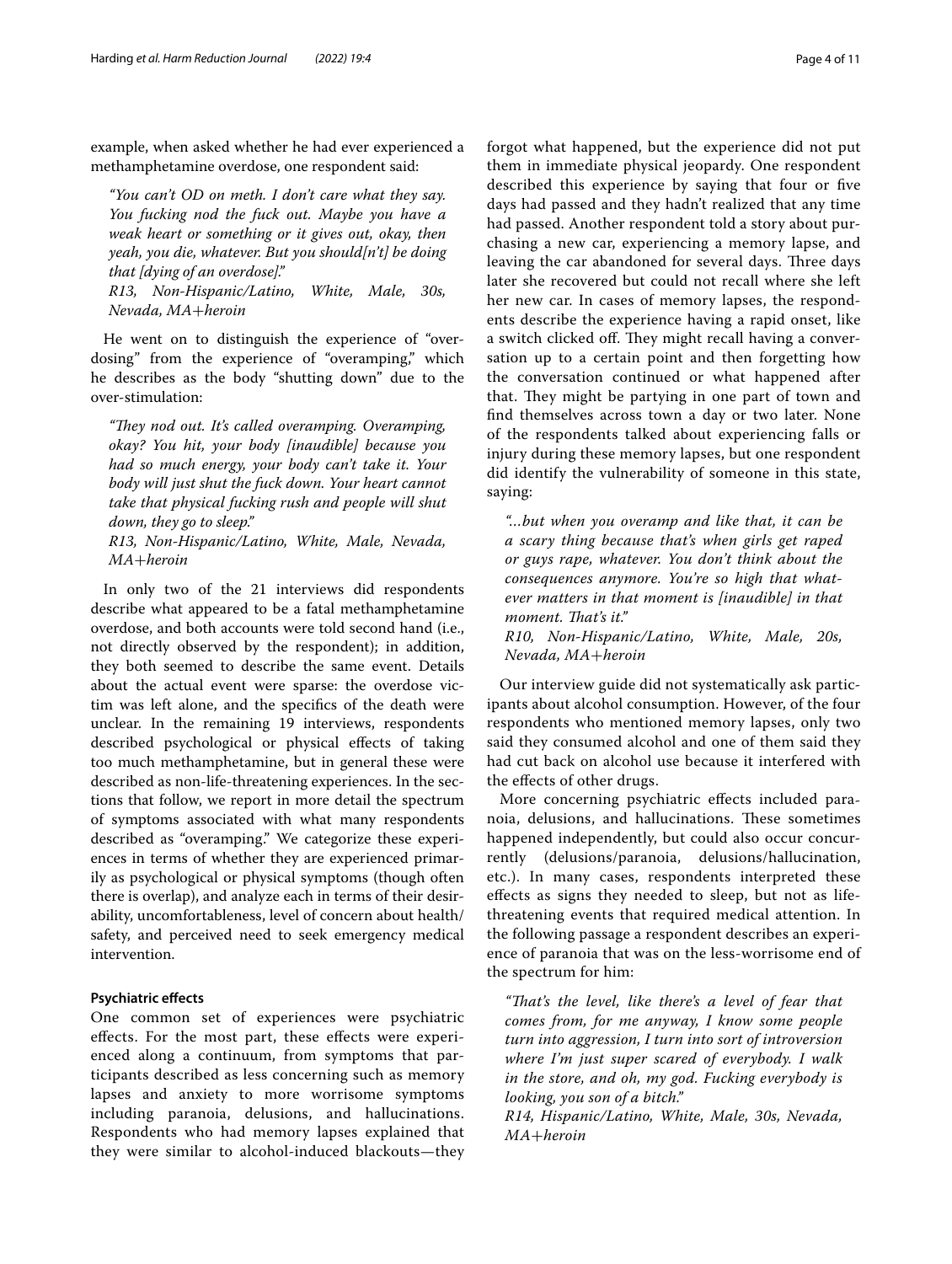Later, this same respondent described a more worrisome experience in which he received medical care following a hallucination in which he believed he had killed someone in a car accident. The hallucinations and delusions started in a hotel room. In an attempt to wake himself: he broke things, went to the front office naked, and tried to pour water on himself. After calming him down a bit, the motel staff called 911 and he was transported to the hospital, where he continued to experience auditory hallucinations of law enforcement and ER staff conspiring to kill him.

When people sought medical intervention (usually from an emergency room or by calling 911, but sometimes also from service providers in the community), they experienced that little could be done other than to ride it out in a safe environment:

*"We had went over there, took my sister over there [to the community program]. She was fipping out. They didn't know what to do. They said, we don't know what to do about the meth yet. It's a big thing. No one knows how to address it. Everybody's going on these trips and we don't know how to reverse the trip."*

*R4, Hispanic/Latina, Black, Female, 20s, New Mexico, MA*+*methadone*

Other respondents described their hallucinations in spiritual terms. Some respondents saw some hallucinations as welcomed spirits, engaging with them as if methamphetamine had opened a new spiritual plane.

*"I liked it. I liked it. It opened my mind to a lot of shit that I didn't see… I was talking to this other guy and he says that he sees like -- I don't know how to explain it -- like demons. He sees like this shit that you never would see on straight. And I've talked to more than one person. I don't know what it is. I don't know if it's something that fucks within your mind or if this shit is really there or what. I mean it's just weird because a lot of people are saying the same shit. And I don't know if it just -- I don't know what it is. I was just curious. I always wanted to ask somebody because they say that when you do meth, it opens you to a level, whatever, like million people that can see shit. I don't know if that's true." R2, Hispanic/Latino, Black, Male, 20s, New Mexico, MA*+*heroin*

Others talked about their hallucinations as more frightening, including one respondent who thought the devil was coming for her soul.

*"Me and him started sliding and we went on a trip, both of us but I took a little bit harder and I started*  *thinking that my husband was with another girl. I started seeing this other girl. Really, in reality, which there was no other girl. I started accusing … him of [cheating with] her. I started hearing noises. I would see it. I was seeing things, awful things like the devil and stuf was trying to attack me. It was awful. I've been on an awful trip. It was very scary, and it was awful, awful."*

*R7, Hispanic/Latina, White, Female, 40s, New Mexico, MA*+*methadone*

In the quotation that follows, the same man who described his own hallucinations in a positive and spiritual way, described his female partner's hallucinations in a more negative way:

*"But last night, for whatever reason, she just fipped out. And I couldn't handle it no more. I told her, 'You're going to have to leave.' It's sad that that was in the middle of the night. It's cold. But I couldn't do it no more. I mean I wouldn't even [put up with it with] my ex-wife and I just can't. I can't handle it. It's sad. I feel bad for her because she might be pregnant with my child."*

*R2, Hispanic/Latino, Black, Male, 20s, New Mexico, MA*+*heroin*

Though we did not systematically ask participants how their route of administration impacted their experiences with methamphetamine overamping, nearly half of our sample identifed injecting (compared to other routes of administration) as increasing the chance of delusions, and hallucinations. One person retells the story of his only time injecting methamphetamine. Later, he says this would be the last time he ever injected methamphetamine:

*"When was the frst day? Oh, I remember one time I shot it up. I felt like there was a worm in my eye. And I started fipping. I freaked out. I called the ambulance and I had them go pick me up. They looked in my eye. They did an ultrasound on the top of my eyelid and there was nothing in there." R3, Hispanic/Latino, White, Male, 40s, New Mexico, MA*+*heroin*

As a result, some people stopped injecting and switched to smoking as a harm reduction response to their negative experiences of hallucinations:

*"What's amazing, to be honest with you, after I went on that trip, now that I smoke, it's a whole diferent thing. I don't get high like that no more. … Now, I'm normal. It just wakes me up a little. That's it. I don't trip. Tank, God. I don't nothing. I'm normal, awake more."*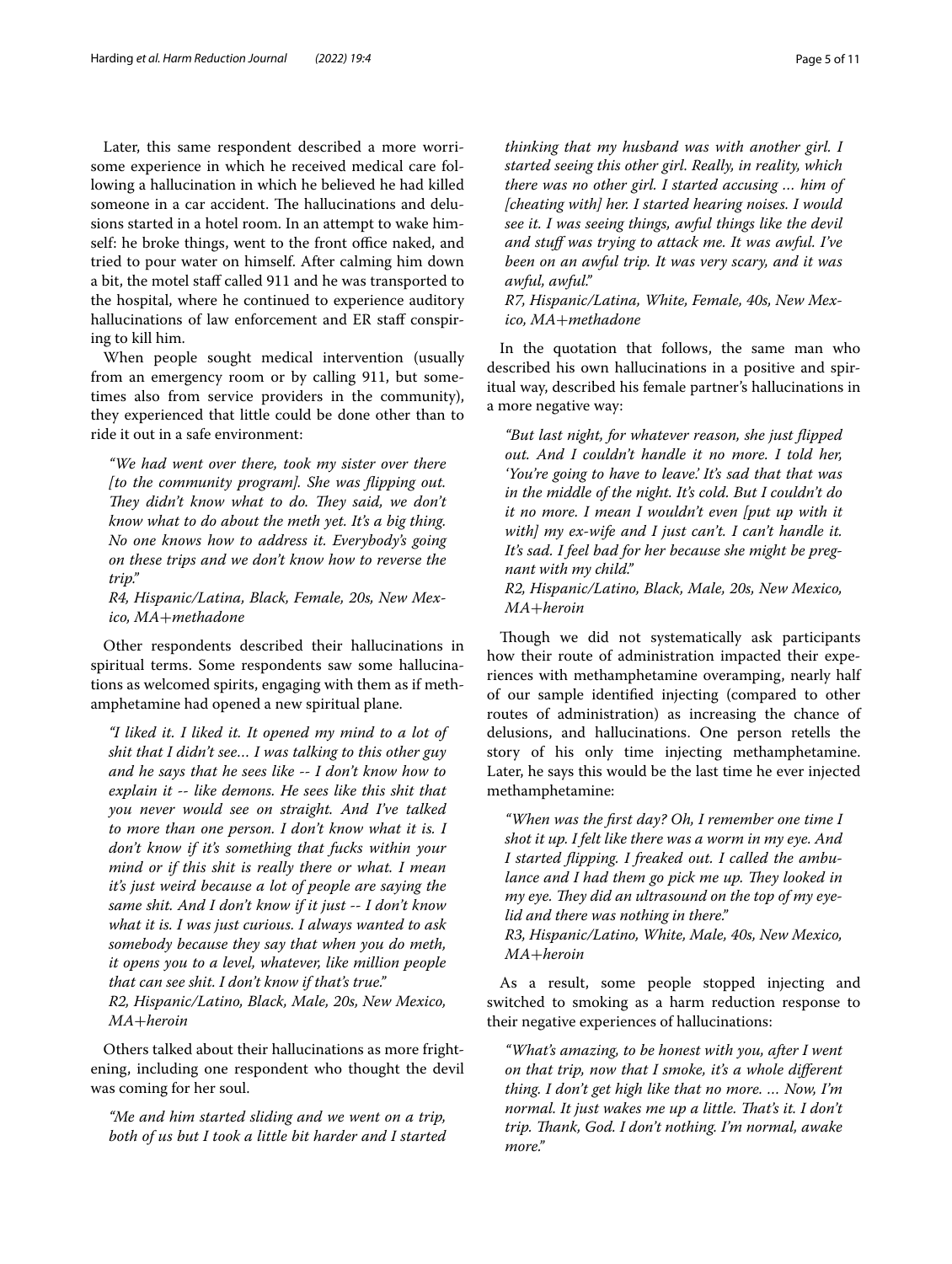*R7, Hispanic/Latina, White, Female, 40s, New Mexico, MA*+*methadone*

## **Physical efects**

Reported physical efects included: a strong desire to sleep, cardiovascular symptoms, and uncontrollable movements of one's face and extremities (which most respondents identifed as "failing"). Refecting the account discussed earlier in which a male respondent said that overdose is simply the body "shutting down," one of the less-concerning physical experiences was described as experiencing a strong desire to sleep:

*"Basically, where you smoke yourself to sleep or you do too much in a shot and you just go to sleep… And you wake up. But when you wake up, you're energized. It's not like the heroin overdose is like where you feel shitty afterwards. You feel great afterwards. You don't feel like you've just been put through it. It just basically overamps you to where you turn of." R9 Non-Hispanic/Latina, White, Female, 30s, Nevada, MA*+*heroin*

While this respondent described waking up feeling great, others reported feeling hungover or in withdrawal the following morning. Respondents did not describe experiences consistent with a vasovagal syncope (fainting); rather, they just experienced an uncontrollable desire to sleep. One respondent described it as sensory overload; after days of methamphetamine use and no rest, their body just could not handle further input and shut-down, like a computer restarting:

*"Like I said, it overwhelms your senses and then your body. Your body just -- it's going too fast. Your mind is going too fast or something. It shuts of, I guess. I don't really know the actual reason why, but you'll see people starting to nod out when they're doing it." R10, Non-Hispanic/Latino, White, Male, 20s, Nevada, MA*+*heroin*

In terms of cardiovascular efects, one respondent described feeling that his heart would burst through his chest. These experiences were described as alarming in the moment, but not life threatening. Most believed that these experiences would pass, and in fact, they did. Though rare, one respondent described offering street remedies for people experiencing cardiovascular efects:

*"I got high with a couple of people that aren't used to getting high the way we do. They'll say, 'Well, what...' They'll ask questions like, 'What do you do if you get smoke too much? Or how do you know you're having a heart attack?' My advice to them was get a Benadryl and let it dissolve under your tongue and* 

*it does help. I've seen it help or glass of a milk. That calms the heart rate. I've seen people just freak out because they think they've done too much. Tankfully, I calm down by doing that. But other, if they don't know what to do in a situation like that, then they probably have a panic attack and end up in the hospital."*

*R8, Hispanic/Latina, White, Female, 30 s, New Mexico, MA*+*heroin.*

Flailing, or as one respondent called it "hick-a-booing," describes muscle spasms causing a person's arms, legs, or jaw to move quickly, wildly, and without purpose or intent. In most interviews, respondents described "failing" as an unpleasant experience.

*"It's when you do a shot and you're coming really fucking high pretty much. It never goes away. You never stop acting that way. There was one time where I got like – I felt like I was [inaudible]. I can't stop rocking back and forth. I can see myself doing it, watch myself doing it but I couldn't stopped doing. I don't know what it was. I just couldn't fucking stop. Honestly, it was fucking – it scared the shit out of me…Like, "Stop doing that. Stop doing it." But I can't fucking – it was a psychosis thing. I started freak*ing out. Then that can get even worse when you do *it more."*

*R10, Non-Hispanic/Latino, White, Male, 20s, Nevada, MA*+*heroin*

While unpleasant, few individuals expressed concern for their health or safety in a moment of failing, most stating that they just needed to ride it out. For some of our respondents, the lack of control over their movements was itself a cause for concern, in that it signaled to others that the person was using methamphetamine. In some cases, failing co-occurred with psychological efects, such as memory blackouts and delusions as described above.

## **The role of sleep deprivation, dehydration, and hunger**

Rather than attributing the psychiatric and physical symptoms to methamphetamine use or overdose, most respondents associated these symptoms with the cumulative efect of being awake for several days while binging on methamphetamine, during which time they became dehydrated or undernourished.

*"Hydration. [crosstalk] Sort of a rationalization of sort of acceptance about okay, if the cops are behind me, they're behind me. If they say it's going [inaudible] and it's just going to happen. I know it's not actually going through but it was just saying okay, trying to pretend that you're [inaudible], I guess. I mean literally staying*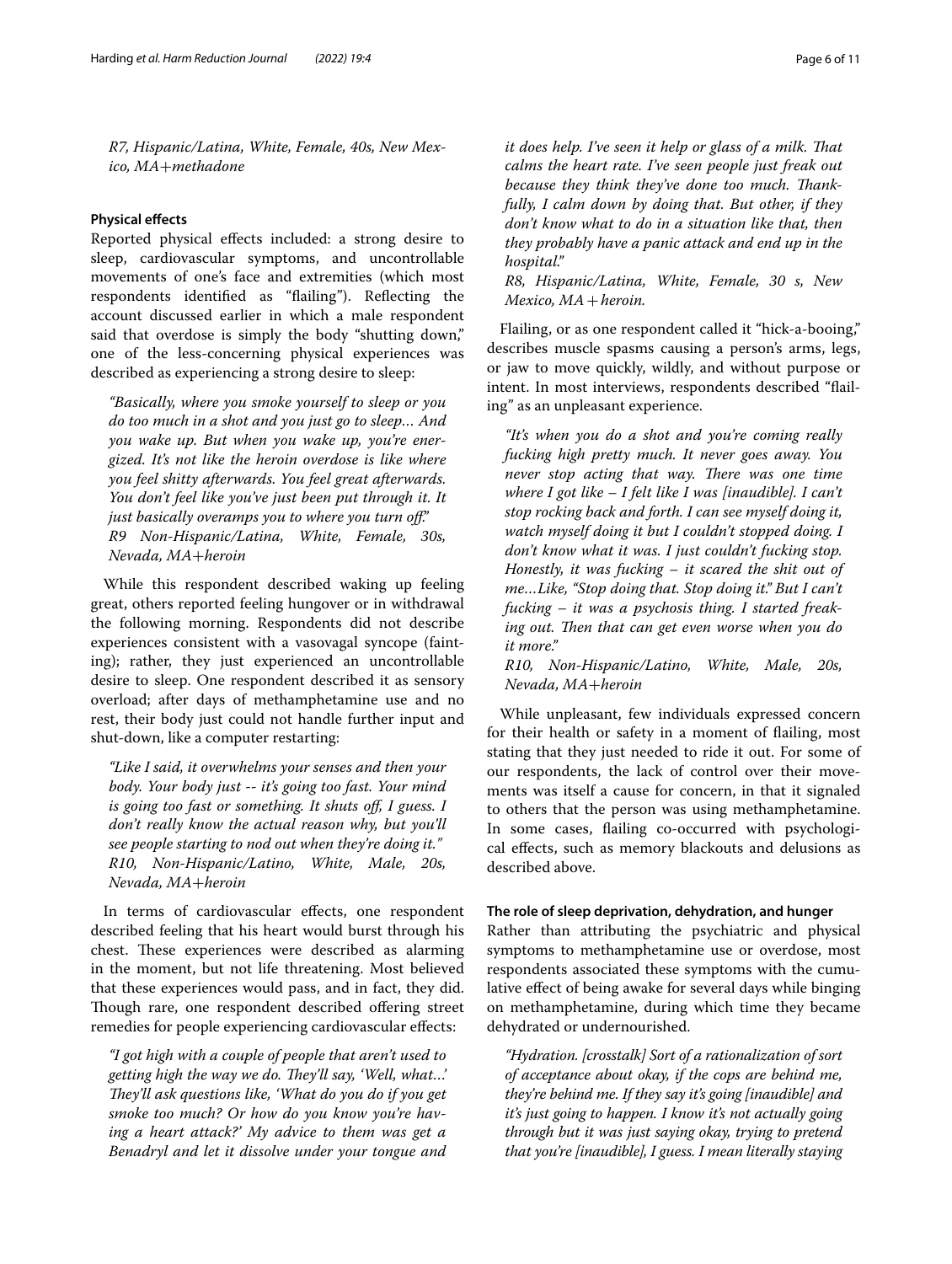*hydrated and having nutrition [inaudible] I guess my body was just in a point of severe, severe like two, three days without water walking around"*

*R14, Hispanic/Latino, White, Male, 30s, Nevada, MA*+*heroin*

This experience was described as unique to methamphetamine, and linked to the common experience of staying awake for several days while using methamphetamine. For example, one respondent compared the experiences using methamphetamine and cocaine:

*"Tat paranoia comes with the meth after a couple of days awake. Of course, your mind's in a [inaudible] with you. You haven't slept. So that's when paranoia comes in with that. Then for coke, it's just boom, hits you like that. Once you take that frst hit, you get paranoia. You see a shadow. You fucking think someone's coming or they're out to get you or just whatever. It's weird."*

*R8, Hispanic/Latina, White, Female, 20s, New Mexico, MA*+*heroin*

In most cases, respondents did not experience symptoms until they had been awake for two to three days. For some, the onset of such symptoms signaled the need to get some rest and stop using for a while.

*"After one or two days, I have to take a break because I just don't like going on days without sleep. It's just the mental side efects for me personally are just outrageous if not careful with it. I end up losing jobs because if you spooked out to go to work and I feel like just grandiose far out paranoia usually if I'm not careful with it."*

*R11, Non-Hispanic/Latino, Black, Male, 20s, Nevada, MA*+*heroin*

*"Yeah. If I'm up for three days or whatever and I start looking at the door handle like that, I'll think it starts to move, like someone's going to come or starting the*  door lock going like, "Ta-da." It's crazy. Then nothing *happens. Like I said, my friend's been like, "Look, look." She's showing me something on her fnger. You stay looking long enough and you start thinking you see it moving like little worm or whatever. Oh, my God. Then it's like, "No, it's not there. Look at that shit when you're sober."*

*R8, Hispanic/Latina, White, Female, 20s, New Mexico, MA*+*heroin*

## **Discussion**

We interviewed 21 people who use methamphetamine in Nevada and New Mexico to elucidate experiences they described as methamphetamine "overdose" and the ways in which people manage or reduce their risk of experiencing negative efects. Our goal was to elicit PWUDs' perspectives on this issue, which should be centered when informing funding, policy, and programmatic initiatives. Notably, nearly all of our respondents (17/21) reported use of opioids and methamphetamine—only 4 reported only using methamphetamine. When asked about their experiences of methamphetamine overdose, our respondents asserted that experiences of acute fatal methamphetamine-only overdose are rare and none described what could be interpreted as a polydrug overdose with methamphetamine and opioids.

It may be that the experience of methamphetamine "overdose" cannot be described using the same framework that is currently used to describe opioid overdose. The primary effects of opioid agonists such as heroin include analgesia, euphoria, and respiratory depression [[46\]](#page-9-17). On the other hand, methamphetamine has both acute and chronic efects on the cardiovascular and cerebrovascular systems [\[20](#page-9-3)], and has been implicated in various underlying cardiac and cerebrovascular diseases that result in death [[47\]](#page-9-18). While fatal opioid overdose manifests in the form of acute respiratory depression resulting quickly in death without intervention, methamphetamine "overdose" might be more accurately described as a constellation of psychological and physical symptoms that are experienced on a continuum from less to more severe. A more pragmatic and patient-centered approach might be to acknowledge and address the cumulative efects of methamphetamine use as a risk factor for the cardiovascular and cerebrovascular systems [[48\]](#page-9-19), while also addressing the positive and negative behavioral, physical, and psychiatric consequences of its use.

Of note, many of the symptoms described by our sample could be attributable to other causes, such as extreme sleep deprivation and/or polysubstance use, rather than the acute efects of methamphetamine use alone. Auditory and visual delusions and hallucinations have been experienced by individuals sufering extreme sleep deprivation [[49](#page-9-20)], and lack of sleep is a risk factor for anxi-ety, and major depression [\[50,](#page-9-21) [51](#page-9-22)]. Therefore, it is difficult to determine if methamphetamine use itself, or the sleep deprivation brought on by its use, is the more proximal cause of symptoms experienced in our sample. Future research should determine if behavioral health interventions to improve sleep patterns could result in fewer negative psychological symptoms experienced by people using methamphetamine. Similarly, the memory lapses described by our participants as "blackouts" might be the result of excessive alcohol consumption. However, our data do not suggest that alcohol consumption was a major factor among those who described this experience.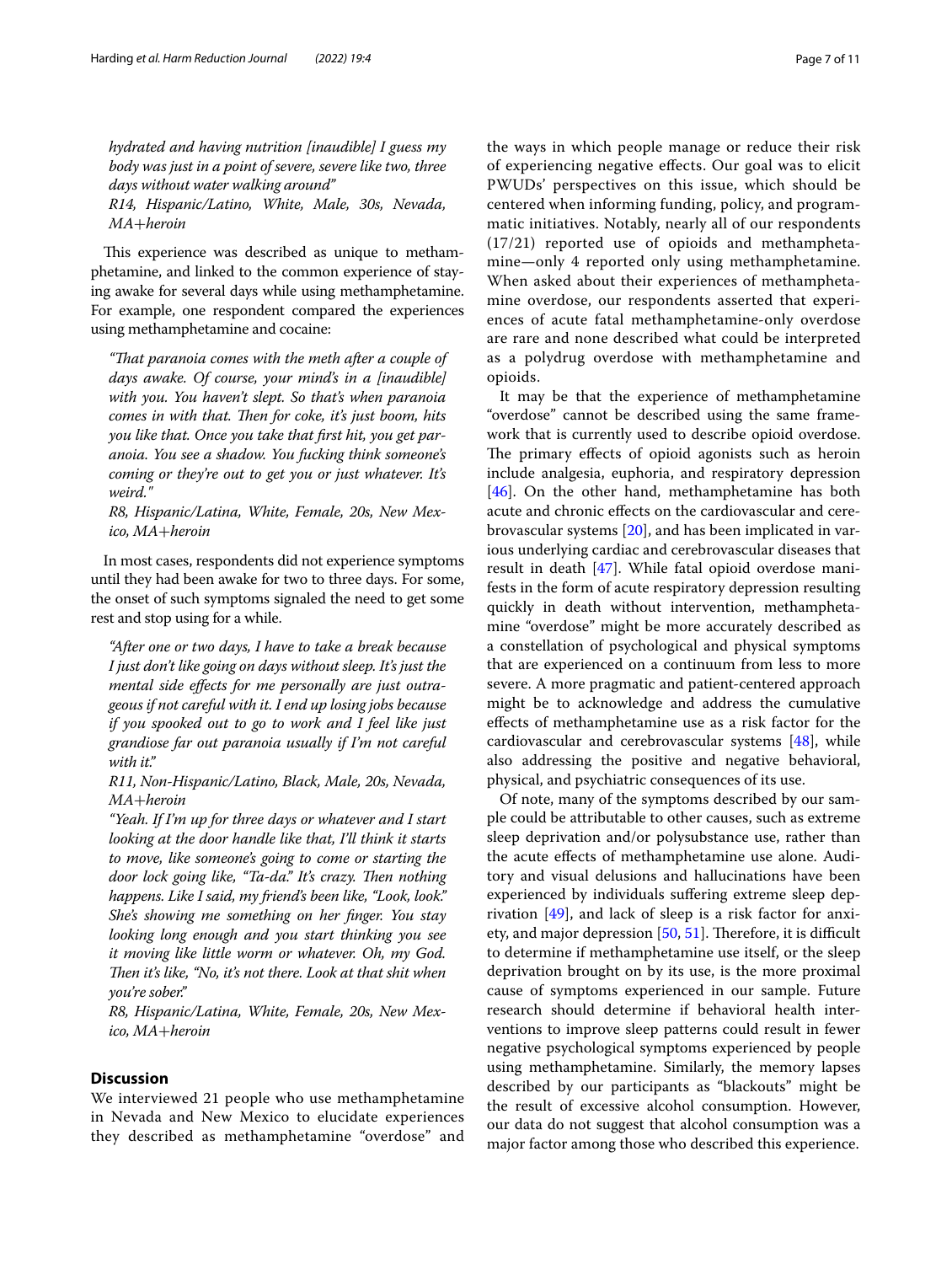A primary fnding from our study is that, while accounts of acute fatal methamphetamine overdose were rare, respondents did experience a range of undesirable and potentially harmful symptoms, and respondents were aware of few clinical or harm reduction strategies to reduce those negative consequences. One respondent recommended the use of antihistamines for reducing cardiovascular symptoms associated with overconsumption, though clinical guidance for this pharmaceutical intervention is lacking. Otherwise, respondents identifed general self-care strategies such as sleeping and staying nourished and hydrated. Some respondents were unable to identify any clinical or harm reduction therapeutics, a defcit which was also described when respondents sought medical care and found little help available. There is a critical need for efforts that collaborate with people who use methamphetamine to identify effective clinical and harm reduction strategies that draw upon and center their expertise, while preserving autonomy and selfdetermination [[52](#page-9-23), [53\]](#page-9-24).

Our fndings must be interpreted in light of a signifcant increase in polydrug use and polysubstance-related deaths documented in national surveillance data [[7](#page-8-6), [9,](#page-8-7) [23](#page-9-6), [25,](#page-9-8) [26\]](#page-9-9). As noted previously, nearly all of our respondents also used some form of opioids, though their descriptions of methamphetamine overdoses did not appear to be related to opioids. Because many methamphetaminerelated *deaths* may be more accurately attributed to polysubstance use (including combination of methamphetamine and opioids), structural intervention strategies that have been deployed to address the opioid overdose death crisis could be extended to create safer conditions for methamphetamine consumption. For example, overdose prevention sites (aka supervised drug consumption/ injection sites) have efectively decreased opioid overdose mortality and other health consequences of injecting drug use in countries outside the USA [[54](#page-9-25)[–57](#page-9-26)]. Future research efforts should consider how these sites may beneft people who use non-opioid substances (alone or in combination with opioids) including methamphetamines and psychostimulants, both in terms of reducing mortality in the event of an overdose, and in terms of providing support and care for people experiencing unpleasant psychiatric or physical symptoms.

Drug testing programs and safe supply initiatives are other structural interventions that may possibly create safer conditions for methamphetamine consumption. Drug testing programs include models such as distribution of fentanyl test strips to PWUDs who use opioids, or onsite testing services using either rapid testing devices or mass spectrometry. Drug testing is feasible and acceptable, and allows PWUDs to test their own drugs and make informed decisions prior to using [\[58](#page-9-27), [59](#page-9-28)].

However, fentanyl test strips can provide false positives when testing methamphetamine and in the presence of some adulterants [\[60\]](#page-10-0), limiting their utility for PWUDs who use primarily methamphetamine or combine methamphetamine with opioids. Despite widespread concern about fentanyl-contaminated methamphetamine, the prevalence of fentanyl-positive methamphetamine samples tested with more accurate methods appears to be low. Data from the National Forensic Laboratory Information System reflects only 0.1%  $(n=272)$  of methamphetamine seized in the USA during 2016 contained fentanyl [\[61](#page-10-1)]. One study of samples collected between 2017 and 2018 at a supervised drug consumption site in Vancouver, BC, found that 5.9%  $(n=15)$  of methamphetamine samples contained fentanyl, using a FTRI spectrometer  $[62]$  $[62]$ . This highlights the need for accurate testing devices that can be used in real time by people who use methamphetamine. Some research suggests that drug checking programs may be less efective for the most vulnerable or marginalized PWUDs who cannot afford to replace tainted supplies  $[63-67]$  $[63-67]$ . Therefore, safer supply initiatives, which provide substances of known quality and dosage, should be evaluated for their efectiveness at reducing methamphetamine-related harms.

Another challenge related to the current wave of methamphetamine-related deaths is that medications to treat methamphetamine use disorder (especially among people with opioid use disorder) are still under development in the clinical trial pipeline  $[68]$  $[68]$ . Behavioral interventions such as contingency management and cognitive behavioral therapy show some promise but concerns about their durability and sustainability remain  $[69-74]$  $[69-74]$  $[69-74]$ . Therefore, there is an urgent need for expanded options for those desiring treatment for methamphetamine use disorder. Eforts to extend this knowledge base should be prioritized in the short-term.

Our fndings should be interpreted in terms of some limitations. We employed a convenience sampling approach that included street- and agency-based outreach in communities with high volumes of people experiencing homelessness. While our sample showed diversity on important structural determinants of health such as housing and employment, our fndings may not generalize to other communities or methamphetamineusing populations that are less accessible through these sampling methods, such as people with more stable housing. Our sample was also drawn from two Western US states with high rates of methamphetamine and opioid overdose-related deaths, and represent a combination of rural, urban, and urban-serving communities. However, important cultural and structural diferences may limit the generalizability of our fndings beyond these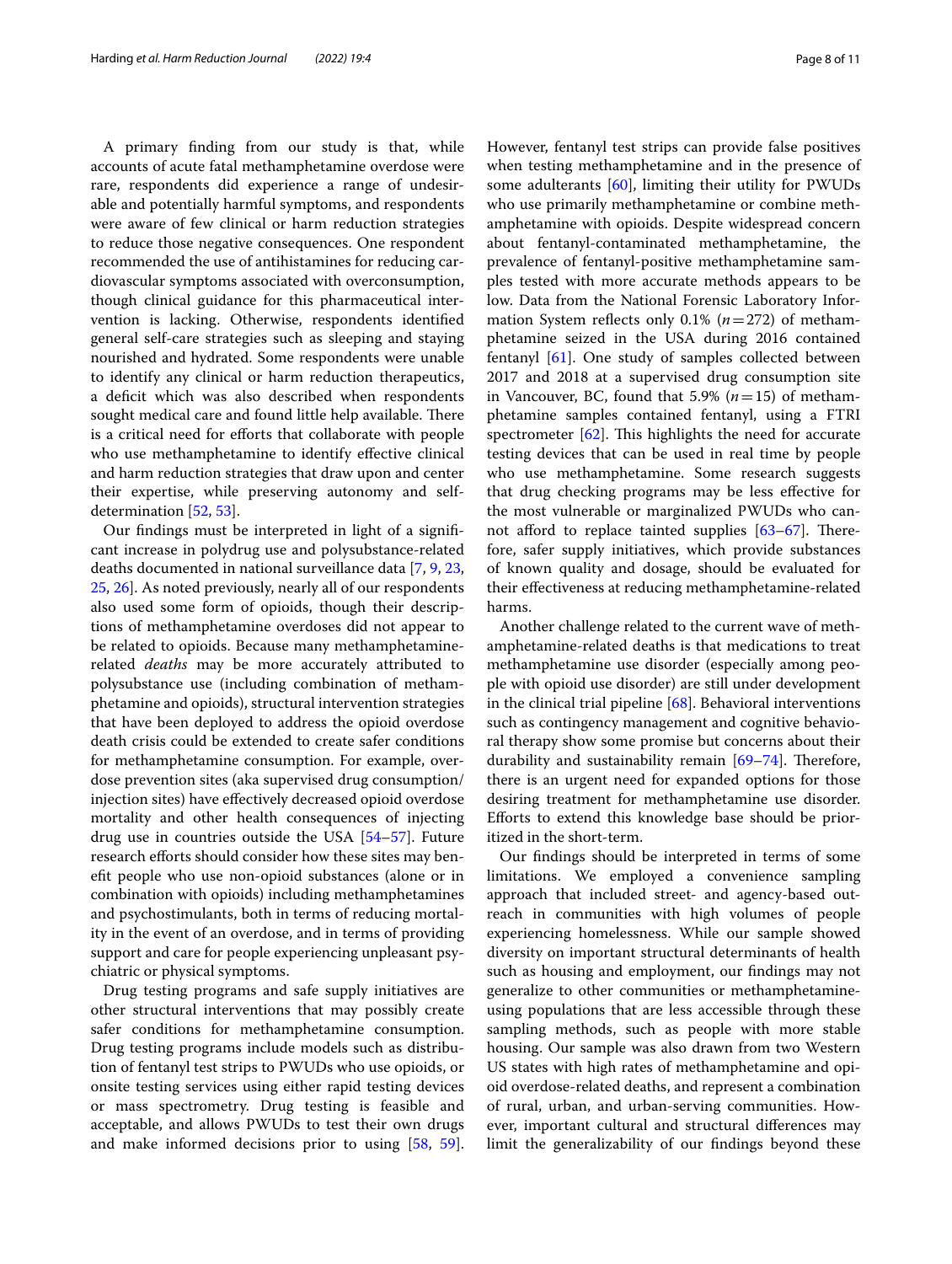communities. Because our qualitative interviews sought to understand participants' patterns of substance use (including polysubstance use and changes over time) and their personal experiences of and understanding about overdose, our fndings should not be used to draw conclusions about the particular routes of administration, substances used, or combinations thereof that elevate or reduce risk of overdose. Importantly, while we did ask respondents specifcally about witnessing fatal methamphetamine overdoses, few were described, and our conclusions are largely limited to non-fatal events.

## **Conclusion**

The USA is in the midst of a "fourth wave" of overdose deaths, increasingly attributed to methamphetamine used alone or in combination with opioids. When asked directly about their experiences of methamphetamine overdose, our respondents claimed that acute, fatal overdose is rare or even impossible. However, they did describe a number of undesirable symptoms associated with overconsumption of methamphetamine and had few clinical or harm reduction strategies at their disposal to reduce those undesirable efects. Addressing this current wave of drug-related deaths will require attention to the multi-level factors that structure experiences of methamphetamine "overdose," and a collaborative effort with PWUDs to devise efective harm reduction and treatment strategies.

#### **Acknowledgements**

The authors would like to acknowledge Birgitta Bisztray, Brittany Rhed, Louisiana Sanchez, & Nathan Leach for their contributions to the data collection and design of this study. Additionally, we would like to thank The Mountain Center, & the Reno Initiative for Shelter & Equality for the work they do every day to reduce harms in our community, and for their on-going partnership and collaboration with the research team.

#### **Authors' contributions**

RWH involved in conceptualization, data curation, formal analysis, investigation, project administration, supervision, writing—original draft/review and editing. KTW took part in conceptualization, data curation, project administration, supervision, validation, writing—review and editing. PH involved in conceptualization, methodology, resources, supervision, validation. KPS took part in conceptualization, data curation, project administration, supervision. KP involved in conceptualization, funding acquisition, methodology, supervision, validation, writing—review and editing. KDW took part in conceptualization, funding acquisition, investigation, methodology, supervision, validation, writing—original draft/review and editing. All authors read and approved the final manuscript.

#### **Funding**

The authors would like to thank the Clinical Translational Research Infrastructure Network for the funding that made this work possible (5U54GM104944-07).

#### **Availability of data and materials**

Because of the sensitive nature of the information contained in the transcripts (e.g., details about illegal behavior) and potential for severe ethical, legal, and social consequences resulting from broken confdentiality, full transcripts will not be made publicly available. Redacted excerpts of the qualitative transcripts used in the current analysis will be made available to qualifed

researchers subject to review and approval by the appropriate Institutional Review Board(s). Requests can be made to the University of Nevada, Reno Research Integrity Office by calling  $+1-775-327-2368$ .

## **Declarations**

#### **Ethics approval and consent to participate**

All materials and procedures for this study were reviewed and approved by the Institutional Review Board of the University of Nevada, Reno. The UNM IRB deferred oversight to UNR IRB under a single IRB agreement. All participants provided written informed consent prior to enrollment in the study. Participants were compensated for their time and expertise; to eliminate any appearance of fnancial coercion participants were paid immediately following informed consent and reminded of the voluntary nature of the interview, reinforcing the participants ability to leave at any time.

## **Consent for publication**

All data and information presented in this paper has been de-identifed. Notice of publication of de-identifed information was provided to participants as part of the informed consent process, and explained in the signed consent documents.

#### **Competing interests**

The authors and research staff have no competing interests to declare.

#### **Author details**

<sup>1</sup> School of Public Health, University of Nevada, Reno, 1664 N. Virginia St. MC 0274, Reno, NV 89509, USA. <sup>2</sup> University of New Mexico Health Sciences Center, Albuquerque, NM, USA.<sup>3</sup> The Mountain Center Harm Reduction Center, Santa Fe, NM, USA.

Received: 13 October 2021 Accepted: 10 January 2022 Published online: 16 January 2022

#### **References**

- <span id="page-8-0"></span>Degenhardt L, Hall W. Extent of illicit drug use and dependence, and their contribution to the global burden of disease. The Lancet. 2012;379(9810):55–70.
- <span id="page-8-2"></span>2. UNODC World Report 2010 Shows Shift Towards New Drugs and New Markets [press release]. United Nations Office on Drugs and Crime 2010.
- <span id="page-8-3"></span>3. United Nation Office on Drugs & Crime. World Drug Report. United Nations Publication; 2020.
- <span id="page-8-4"></span>4. United Nations Office on Drugs & Crime. World Drug Report. United Nations Publication; 2010.
- <span id="page-8-1"></span>5. United Nations Office on Drugs & Crime. World Drug Report. United Nations Publication; 2021.
- <span id="page-8-5"></span>6. Global Burden of Disease Collaborative Network. Global Burden of Disease Study 2019 (GBD 2019) Reference Life Table. Seattle, United States of America: Institute for Health Metrics and Evaluation (IHME); 2021.
- <span id="page-8-6"></span>7. Jones CM, Underwood N, Compton WM. Increases in methamphetamine use among heroin treatment admissions in the United States, 2008–17. Addiction. 2020;115(2):347–53.
- <span id="page-8-9"></span>8. Kaplan E. NM, ABQ struggle under weight of drug epidemic. Albuquerque J. 2019.
- <span id="page-8-7"></span>9. Ellis MS, Kasper ZA, Cicero TJ. Twin epidemics: the surging rise of methamphetamine use in chronic opioid users. Drug Alcohol Depend. 2018;193:14–20.
- <span id="page-8-8"></span>10. Halkitis PN, Parsons JT, Stirratt MJ. A double epidemic: crystal methamphetamine drug use in relation to HIV transmission among gay men. J Homosex. 2001;41(2):17–35.
- 11. Shoptaw S, Reback CJ. Associations between methamphetamine use and HIV among men who have sex with men: a model for guiding public policy. J Urban Health. 2006;83(6):1151–7.
- 12. Shoptaw S, Peck J, Reback CJ, Rotheram-Fuller E. Psychiatric and substance dependence comorbidities, sexually transmitted diseases, and risk behaviors among methamphetamine-dependent gay and bisexual men seeking outpatient drug abuse treatment. J Psychoactive Drugs. 2003;35(Suppl 1):161–8.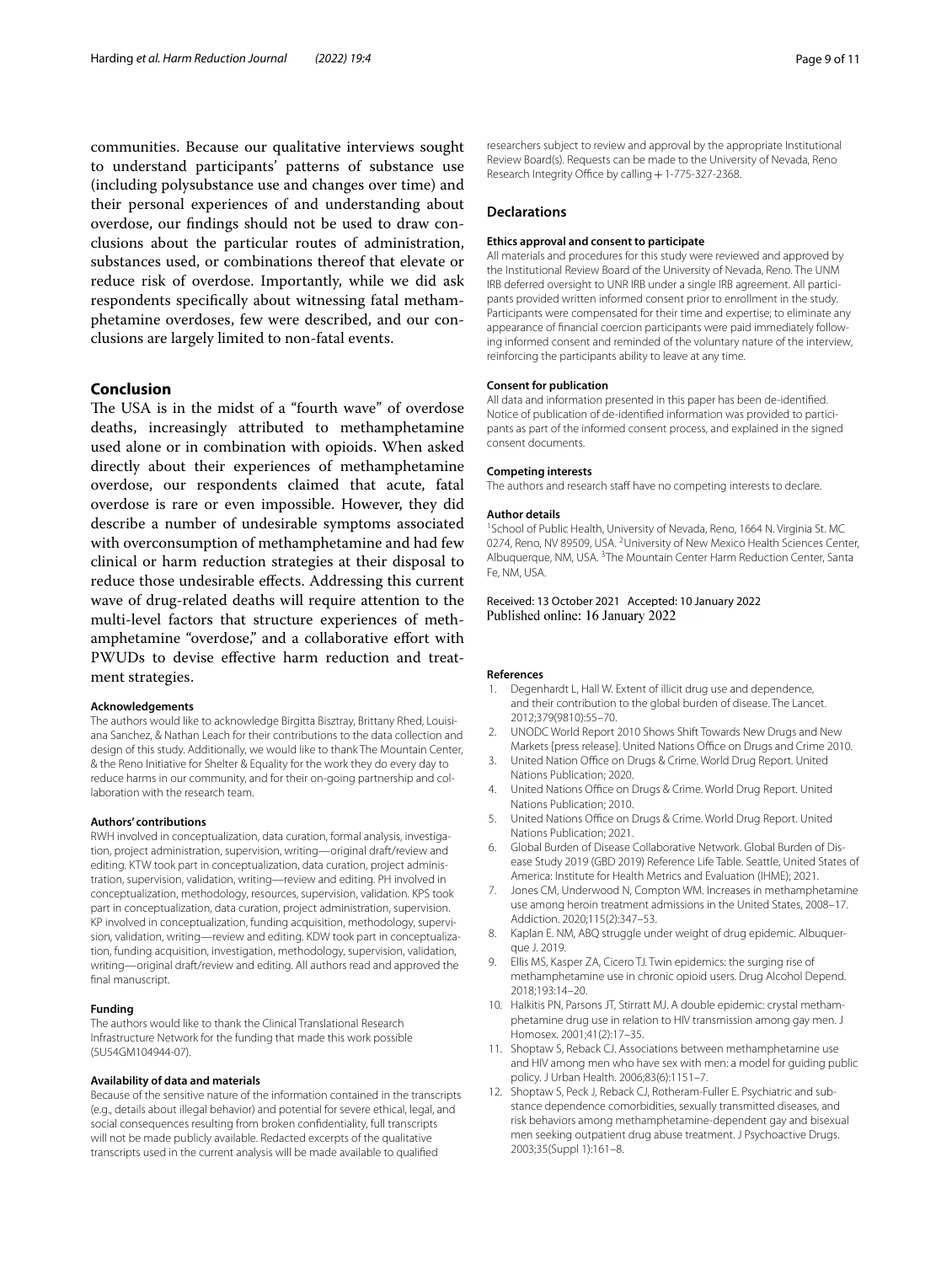- <span id="page-9-0"></span>13. Rajasingham R, Mimiaga MJ, White JM, Pinkston MM, Baden RP, Mitty JA. A systematic review of behavioral and treatment outcome studies among HIV-infected men who have sex with men who abuse crystal methamphetamine. AIDS Patient Care STDS. 2012;26(1):36–52.
- <span id="page-9-1"></span>14. Lin SK, Ball D, Hsiao CC, Chiang YL, Ree SC, Chen CK. Psychiatric comorbidity and gender diferences of persons incarcerated for methamphetamine abuse in Taiwan. Psychiatry Clin Neurosci. 2004;58(2):206–12.
- <span id="page-9-2"></span>15. Darke S, Kaye S, McKetin R, Dufou J. Major physical and psychological harms of methamphetamine use. Drug Alcohol Rev. 2008;27(3):253–62.
- <span id="page-9-10"></span>16. Darke S, Kaye S, Dufou J. Rates, characteristics and circumstances of methamphetamine-related death in Australia: a national 7-year study. Addiction. 2017;112(12):2191–201.
- 17. Darke S, Duflou J, Lappin J, Kaye S. Clinical and autopsy characteristics of fatal methamphetamine toxicity in Australia. J Forensic Sci. 2018;63(5):1466–71.
- 18. Darke S, Lappin J, Kaye S, Duflou J. Clinical characteristics of fatal methamphetamine-related stroke: a national study. J Forensic Sci. 2018;63(3):735–9.
- 19. Darke S, Dufou J, Kaye S, Farrell M, Lappin J. Psychostimulant use and fatal stroke in young adults. J Forensic Sci. 2019;64(5):1421–6.
- <span id="page-9-3"></span>20. Kaye S, Darke S, Dufou J, McKetin R. Methamphetamine-related fatalities in Australia: demographics, circumstances, toxicology and major organ pathology. Addiction. 2008;103(8):1353–60.
- <span id="page-9-4"></span>21. Njuguna H, Gong J, Hutchinson K, Ndiaye M, Sabel J, Wasserman C. Increasing rates of methamphetamine/amphetamine-involved overdose hospitalizations in Washington State, 2010–2017. Addict Behav Rep. 2021;14:100353.
- <span id="page-9-5"></span>22. Dickson SD, Thomas IC, Bhatia HS, Nishimura M, Mahmud E, Tu XM, et al. Methamphetamine-associated heart failure hospitalizations across the United States: geographic and social disparities. J Am Heart Assoc. 2021;10(16):e018370.
- <span id="page-9-6"></span>23. Multiple Causes of Death 1999–2017 [Internet]. [cited 6 February 2019]. Available from: [http://wonder.cdc.gov/mcd-icd10.html.](http://wonder.cdc.gov/mcd-icd10.html)
- <span id="page-9-7"></span>24. Hedegaard H, Miniño AM, Warner M. Drug overdose deaths in the United States, 1999–2018. NCHS Data Brief. 2020;356:1–8.
- <span id="page-9-8"></span>25. Gladden RM, O'Donnell J, Mattson CL, Seth P. Changes in opioid-involved overdose deaths by opioid type and presence of benzodiazepines, cocaine, and methamphetamine—25 states, July-December 2017 to January-June 2018. MMWR Morb Mortal Wkly Rep. 2019;68(34):737–44.
- <span id="page-9-9"></span>26. Al-Tayyib A, Koester S, Langegger S, Raville L. Heroin and methamphetamine injection: an emerging drug use pattern. Subst Use Misuse. 2017;52(8):1051–8.
- <span id="page-9-11"></span>27. Sexton R, Carlson R, Leukefeld C, Booth B. Trajectories of methamphetamine use in the rural south: a longitudinal qualitative study. Hum Organ. 2008;67(2):181–93.
- 28. Loza O, Ramos R, Ferreira-Pinto J, Hernandez MT, Villalobos SA. A qualitative exploration of perceived gender diferences in methamphetamine use among women who use methamphetamine on the Mexico–U.S. border. J Ethnicity Substance Abuse. 2016;15(4):405–24.
- 29. Herbeck DM, Brecht M-L, Christou D, Lovinger K. A Qualitative study of methamphetamine users' perspectives on barriers and facilitators of drug abstinence. J Psychoactive Drugs. 2014;46(3):215–25.
- 30. Liu L, Chui WH, Chai X. A qualitative study of methamphetamine initiation among Chinese male users: Patterns and policy implications. Int J Drug Policy. 2018;62:37–42.
- 31. Sheridan J, Butler R, Wheeler A. initiation into methamphetamine use: qualitative fndings from an exploration of frst time use among a group of New Zealand users. J Psychoactive Drugs. 2009;41(1):11–7.
- 32. Hobkirk AL, Watt MH, Myers B, Skinner D, Meade CS. A qualitative study of methamphetamine initiation in Cape Town, South Africa. Int J Drug Policy. 2016;30:99–106.
- 33. Lopez AM, Dhatt Z, Howe M, Al-Nassir M, Billing A, Artigiani E, et al. Couse of methamphetamine and opioids among people in treatment in Oregon: A qualitative examination of interrelated structural, community, and individual-level factors. Int J Drug Policy. 2021;91:103098.
- 34. Noroozi A, Malekinejad M, Rahimi-Movaghar A. Factors infuencing transition to Shisheh (methamphetamine) among young people who use drugs in Tehran: a qualitative study. J Psychoactive Drugs. 2018;50(3):214–23.
- <span id="page-9-12"></span>35. Palmer A, Scott N, Dietze P, Higgs P. Motivations for crystal methamphetamine-opioid co-injection/co-use amongst community-recruited people who inject drugs: a qualitative study. Harm Reduct J. 2020;17(1):14.
- <span id="page-9-13"></span>36. Dettmer K, Saunders B, Strang J. Take home naloxone and the prevention of deaths from opiate overdose: two pilot schemes. BMJ. 2001;322(7291):895.
- 37. Strang J. Take-home naloxone: the next steps: (alcoholism and drug addiction). Addiction. 1999;94(2):207.
- <span id="page-9-14"></span>38. Madah-Amiri D, Clausen T, Lobmaier P. Rapid widespread distribution of intranasal naloxone for overdose prevention. Drug Alcohol Depend. 2017;173:17–23.
- <span id="page-9-15"></span>39. Press A. Report: Nevada's death rate from meth, stimulants leads US. Reno Gazette-J. 2018 April 9.
- 40. Press A. Meth, Not fentanyl, is top killer in western US. Courthouse News Service. 2019 October 25th.
- 41. Press A. New Mexico Sees steep rise in overdose deaths amid pandemic. US News & World Report. 2021 August 26th.
- 42. Stobbe M. Meth is most common drug in overdose deaths in chunk of US. ABC News. October 24th.
- 43. Bekker J. Nevada's death rate from meth, other stimulants highest in nation. 2018 March 30;Sect. Health.
- 44. Hagar R. Sheriff Balaam: Fentanyl deaths skyrocket in Washoe County, state drug reforms backfred. Reno Gazette-Journal. 2021 October 21st.
- <span id="page-9-16"></span>45. Burack A. New Mexico see spike in overdose deaths fueled by methamphetamine. Las Cruces Sun. 2019 September 5th.
- <span id="page-9-17"></span>46. Sporer KA. Acute heroin overdose. Ann Intern Med. 1999;130(7):584–90.
- <span id="page-9-18"></span>47. Turner C, Chandrakumar D, Rowe C, Santos G-M, Riley ED, Coffin PO. Cross-sectional cause of death comparisons for stimulant and opioid mortality in San Francisco, 2005–2015. Drug Alcohol Depend. 2018;185:305–12.
- <span id="page-9-19"></span>48. Riley ED, Vittinghoff E, Wu AHB, Coffin PO, Hsue PY, Kazi DS, et al. Impact of polysubstance use on high-sensitivity cardiac troponin I over time in homeless and unstably housed women. Drug Alcohol Depend. 2020;217:108252.
- <span id="page-9-20"></span>49. Waters F, Chiu V, Atkinson A, Blom JD. Severe sleep deprivation causes hallucinations and a gradual progression toward psychosis with increasing time awake. Front Psychiatry. 2018;9(303).
- <span id="page-9-21"></span>50. Lovato N, Short MA, Micic G, Hiller RM, Gradisar M. An investigation of the longitudinal relationship between sleep and depressed mood in developing teens. Nat Sci Sleep. 2017;9:3–10.
- <span id="page-9-22"></span>51. Jackson ML, Sztendur EM, Diamond NT, Byles JE, Bruck D. Sleep difficulties and the development of depression and anxiety: a longitudinal study of young Australian women. Arch Womens Ment Health. 2014;17(3):189–98.
- <span id="page-9-23"></span>52. Jaufret-Roustide M. Self-support for drug users in the context of harm reduction policy: a lay expertise defned by drug users' life skills and citizenship. Health Sociol Rev. 2009;18(2):159–72.
- <span id="page-9-24"></span>53. Henman AR, Paone D, Des Jarlais DC, Kochems LM, Friedman SR. Injection drug users as social actors: a stigmatized community's participation in the syringe exchange programmes of New York City. AIDS Care. 1998;10(4):397–408.
- <span id="page-9-25"></span>54. Marshall BDL, Milloy MJ, Wood E, Montaner JSG, Kerr T. Reduction in overdose mortality after the opening of North America's frst medically supervised safer injecting facility: a retrospective population-based study. The Lancet. 2011;377(9775):1429–37.
- 55. Milloy MJS, Kerr T, Tyndall M, Montaner J, Wood E. Estimated drug overdose deaths averted by North America's frst medically-supervised safer injection facility. PLoS ONE. 2008;3(10):e3351.
- 56. Kerr T, Tyndall MW, Lai C, Montaner JSG, Wood E. Drug-related overdoses within a medically supervised safer injection facility. Int J Drug Policy. 2006;17(5):436–41.
- <span id="page-9-26"></span>57. Kerr T, Small W, Moore D, Wood E. A micro-environmental intervention to reduce the harms associated with drug-related overdose: Evidence from the evaluation of Vancouver's safer injection facility. Int J Drug Policy. 2007;18(1):37–45.
- <span id="page-9-27"></span>58. Sherman SG, Morales KB, Park JN, McKenzie M, Marshall BDL, Green TC. Acceptability of implementing community-based drug checking services for people who use drugs in three United States cities: Baltimore, Boston and Providence. Int J Drug Policy. 2019;68:46–53.
- <span id="page-9-28"></span>59. Krieger MS, Yedinak JL, Buxton JA, Lysyshyn M, Bernstein E, Rich JD, et al. High willingness to use rapid fentanyl test strips among young adults who use drugs. Harm Reduct J. 2018;15(1):7.